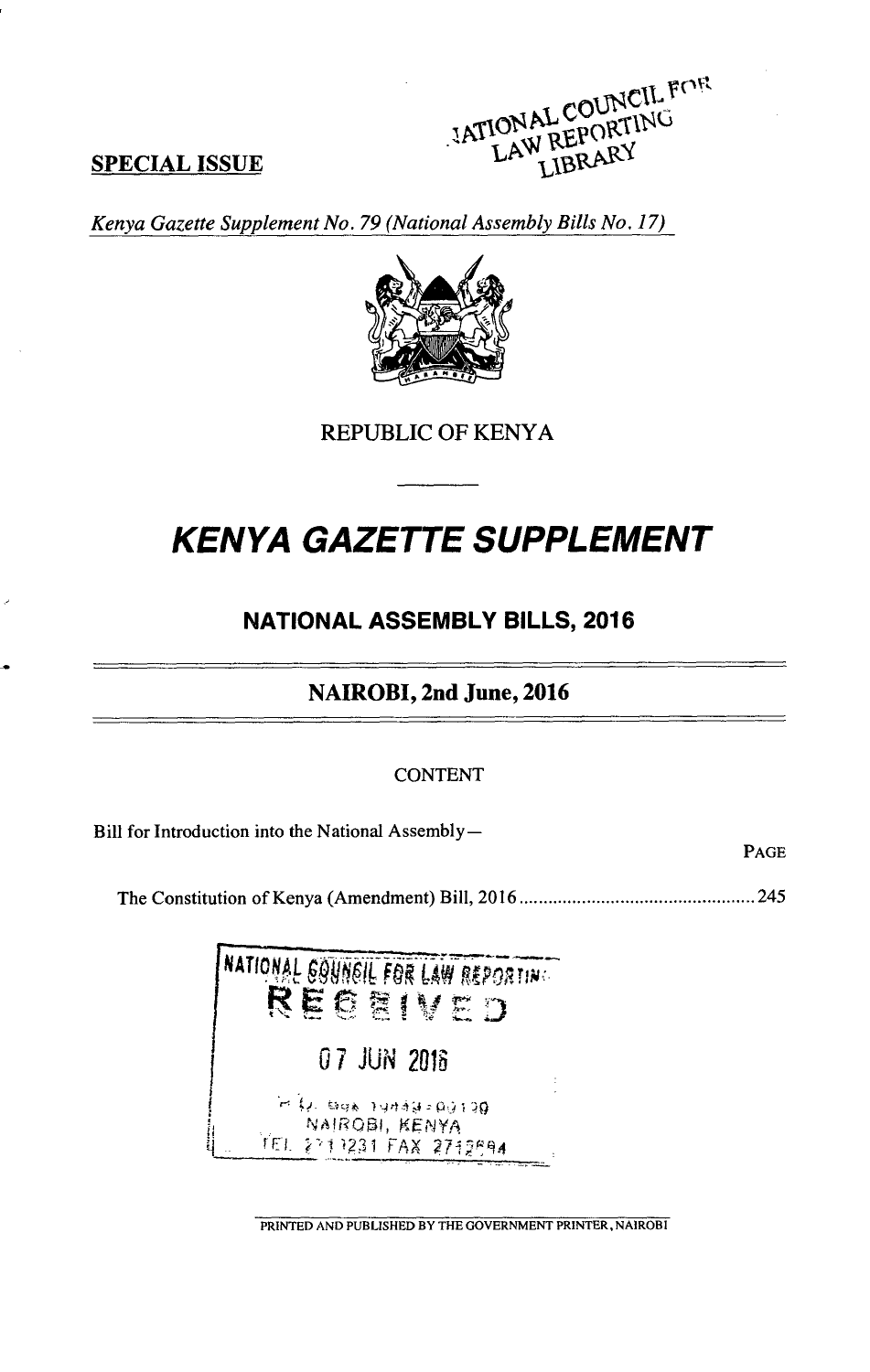### **THE CONSTITUTION OF KENYA (AMENDMENT) BILL, 2016**

#### **A Bill for**

#### **AN ACT of Parliament to amend the Constitution of Kenya and for connected purposes**

**ENACTED** by the Parliament of Kenya, as follows-

1. This Act may be cited as the Constitution of Short title. Kenya (Amendment) Act, 2016.

2. Article 88 of the Constitution is amended in clause Amendment of  $(4)$  by deleting paragraph  $(e)$ ;

3. Article 140 of the Constitution is amended in  $\frac{\text{Amendment of}}{\text{Atilab (1)}}$ clause (2) by deleting the word "fourteen" appearing  $\frac{\text{Constit}}{\text{Kenya}}$ immediately after the word "Within" and substituting therefor the word "thirty";

Article 88 of the Kenya.

Article 140 of the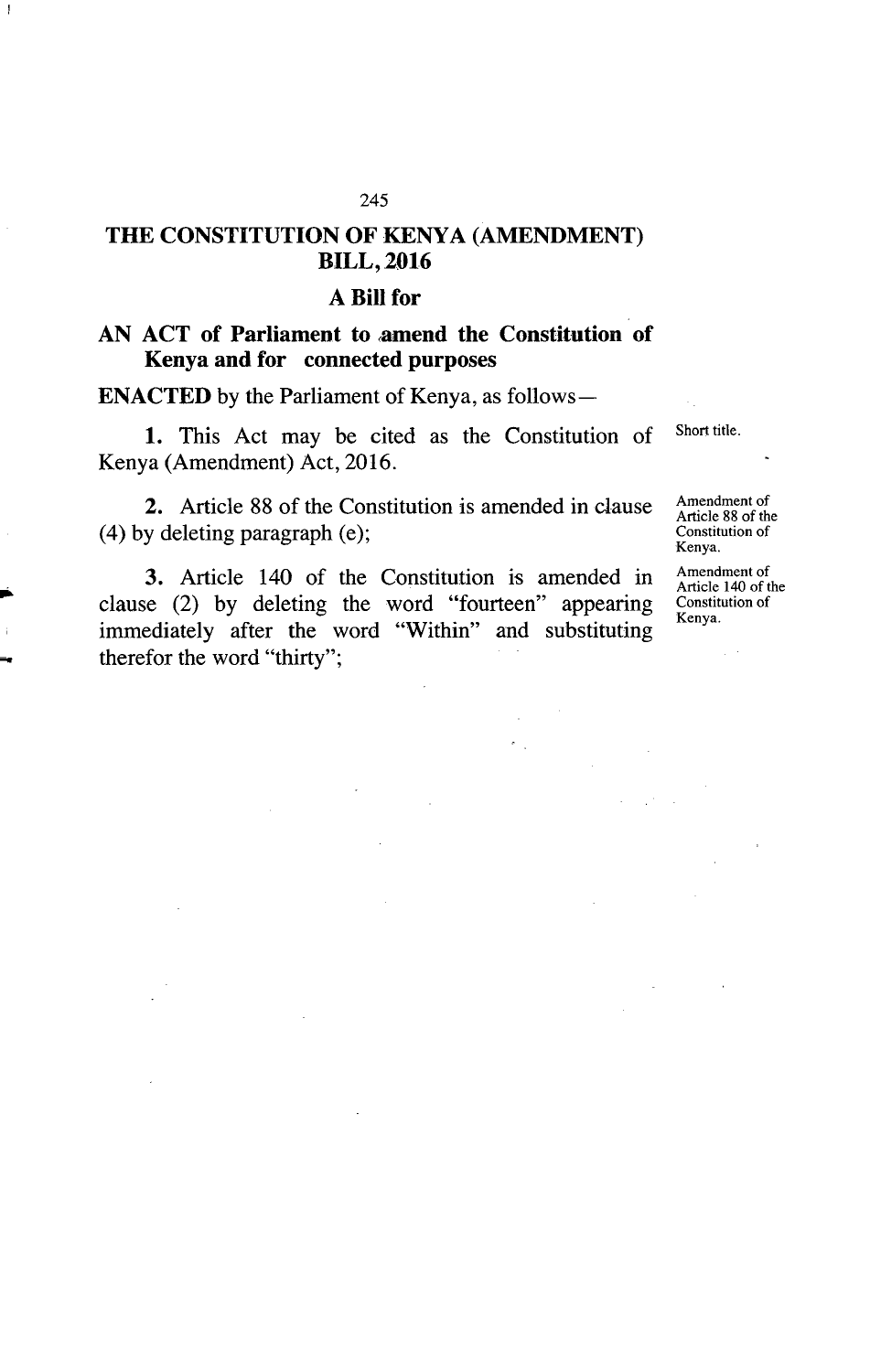#### **MEMORANDUM OF OBJECTS AND REASONS**

The principal object of this amendment Bill is to amend various provisions of the Constitution dealing with electoral disputes. It is based on experiential lessons obtained from the challenges previously experienced in the determination of electoral disputes. This amendment seeks to provide for mechanisms that will facilitate seamless determination of election petitions in future as follows

**Clause** 2 **of the Bill** seeks to transfer the function of settlement of electoral disputes, including disputes relating to or arising from nominations from the Independent Electoral and Boundaries Commission (IEBC). It is envisaged that Parliament will by legislation assign the function of settlement of electoral disputes arising from nominations to an independent Tribunal.

**Clause 3 of the Bill** extends the period for the determination of the Presidential Petition from fourteen to thirty days to give the Supreme Court sufficient time to not only declare a verdict but to deliver the reasons for the decision along with the verdict.

#### **Statement on the delegation of legislative powers and limitation of fundamental rights and freedoms**

The Bill does not delegate any legislative powers nor does it limit fundaments rights and freedoms.

### **Statement as to whether the Bill concerns County governments**

The Bill does not concern County Governments in terms of Articles 110 (1) (a) of the Constitution.

#### **Statements as to whether the Bill is a money Bill within the meaning of Article 114 of the Constitution**

The Bill is a money Bill for the purposes of Article 114 of the Constitution as the enactment of this Bill will variation the imposition of public funds as it seeks to reassign a function to another public body.

Dated the 31st May, 2016.

SAMUEL CHEPKONG'A, *Member of Parliament.* 

 $\dot{\mathcal{G}}$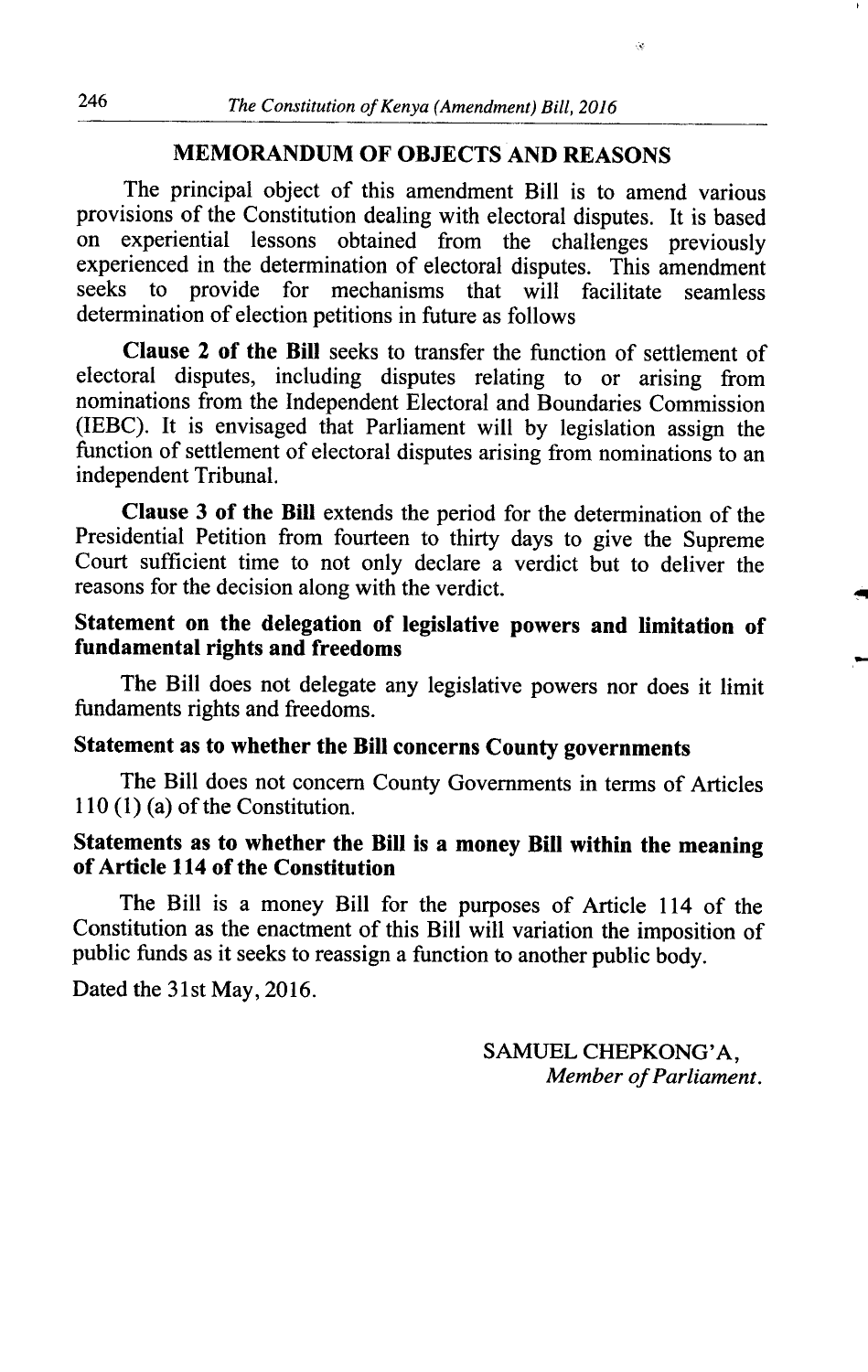*Article 88 of the Constitution which it is proposed to amend-*

88. (1) There is established the Independent Electoral and Boundaries Commission.

(2) A person is not eligible for appointment as a member of the Commission if the person—

- (a) has, at any time within the preceding five years, held office, or stood for election as
	- a member of Parliament or of a county assembly; or
	- (ii) a member of the governing body of a political party; or
- (b) holds any State office.
- (3) A member of the Commission shall not hold another public office.

(4) The Commission is responsible for conducting or supervising referenda and elections to any elective body or office established by this Constitution, and any other elections as prescribed by an Act of Parliament and, in particular, for—

- (a) the continuous registration of citizens as voters;
- (b) the regular revision of the voters' roll;
- (c) the delimitation of constituencies and wards;
- (d) the regulation of the process by which parties nominate candidates for elections;
- (e) the settlement of electoral disputes, including disputes relating to or arising from nominations but excluding election petitions and disputes subsequent to the declaration of election results;
- (1) the registration of candidates for election;
- $(g)$  voter education;
- (h) the facilitation of the observation, monitoring and evaluation of elections;
- (i) the regulation of the amount of money that may be spent by or on behalf of a candidate or party in respect of any election;
- (j) the development of a code of conduct for candidates and parties contesting elections; and
- (k) the monitoring of compliance with the legislation required by Article 82 (1) (b) relating to nomination of candidates by parties.

*(5)* The Commission shall exercise its powers and perform its functions in accordance with this Constitution and national legislation.